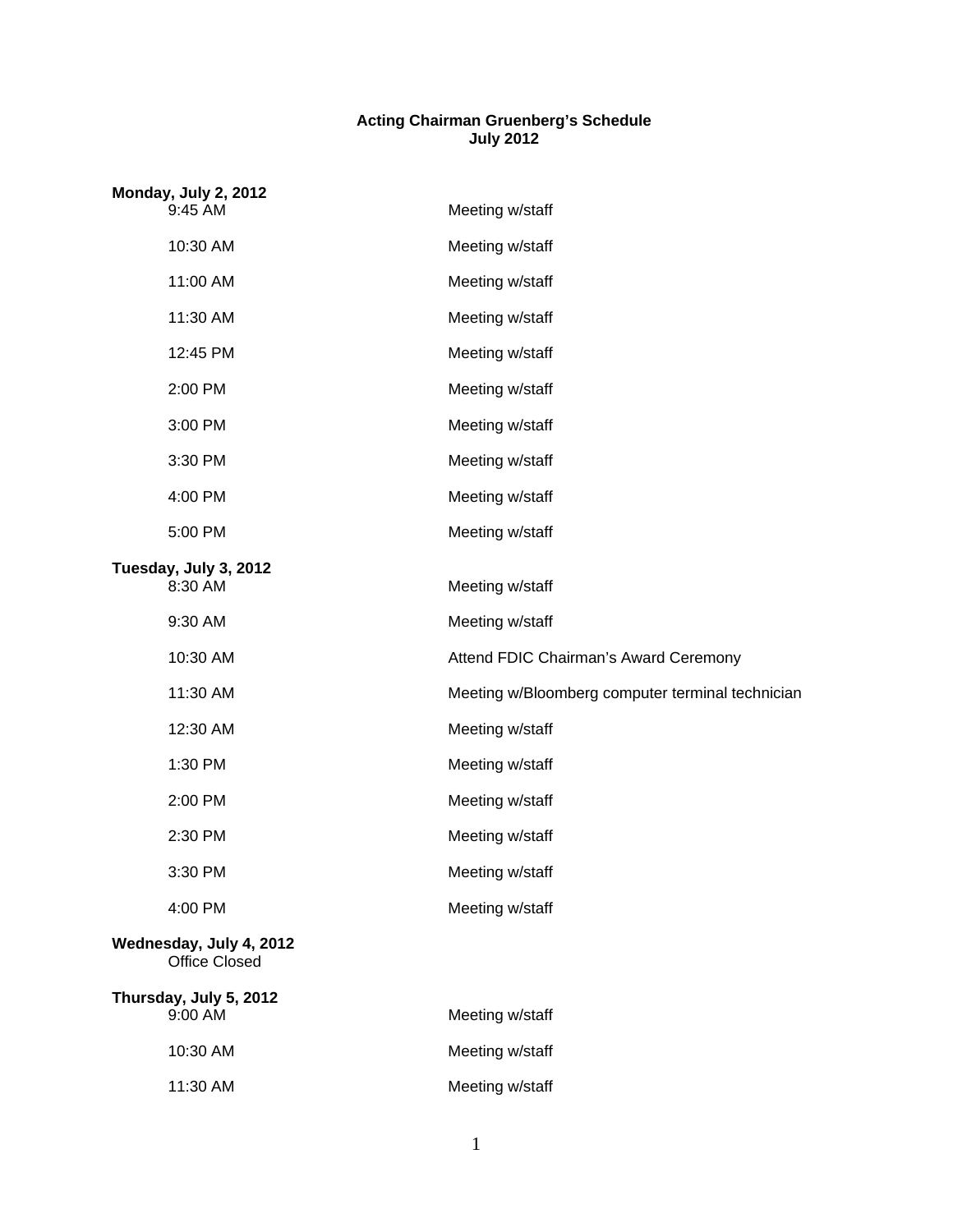| 1:00 PM                           | Meeting w/staff                                                                          |
|-----------------------------------|------------------------------------------------------------------------------------------|
| 2:00 PM                           | Meeting w/Director Thomas Hoenig, FDIC                                                   |
| 3:30 PM                           | Meeting w/staff                                                                          |
| 4:30 PM                           | Meeting w/staff                                                                          |
| Friday, July 6, 2012<br>9:30 AM   | Meeting w/staff                                                                          |
| 10:00 AM                          | Meeting w/staff                                                                          |
| 11:30 AM                          | Meeting w/staff                                                                          |
| 12:00 PM                          | Lunch w/Governor Daniel Tarullo, FRB                                                     |
| 2:30 PM                           | Meeting w/staff                                                                          |
| 3:30 PM                           | Meeting w/staff                                                                          |
| 4:30 PM                           | Meeting w/staff                                                                          |
| Monday, July 9, 2012<br>8:30 AM   | Meeting w/staff                                                                          |
| 9:00 AM                           | Meeting w/staff                                                                          |
| 10:00 AM                          | Meeting w/staff                                                                          |
| 11:00 AM                          | Meeting w/staff                                                                          |
| 12:00 PM                          | Lunch w/Mike Beresik, Senior Policy Director,<br>U.S. House Financial Services Committee |
| 1:00 PM                           | Meeting w/staff                                                                          |
| 2:00 PM                           | Meeting w/staff                                                                          |
| 3:00 PM                           | Meeting w/staff                                                                          |
| 3:30 PM                           | Meeting w/staff                                                                          |
| 4:30 PM                           | Meeting w/staff                                                                          |
| Tuesday, July 10, 2012<br>9:00 AM | Meeting w/staff                                                                          |
| 10:00 AM                          | Meeting w/Director Jeremiah Norton, FDIC                                                 |
| 12:00 PM                          | Lunch w/Governor Elizabeth Duke, FRB                                                     |
| 2:30 PM                           | Meeting w/staff                                                                          |
| 4:00 PM                           | Meeting w/staff                                                                          |

2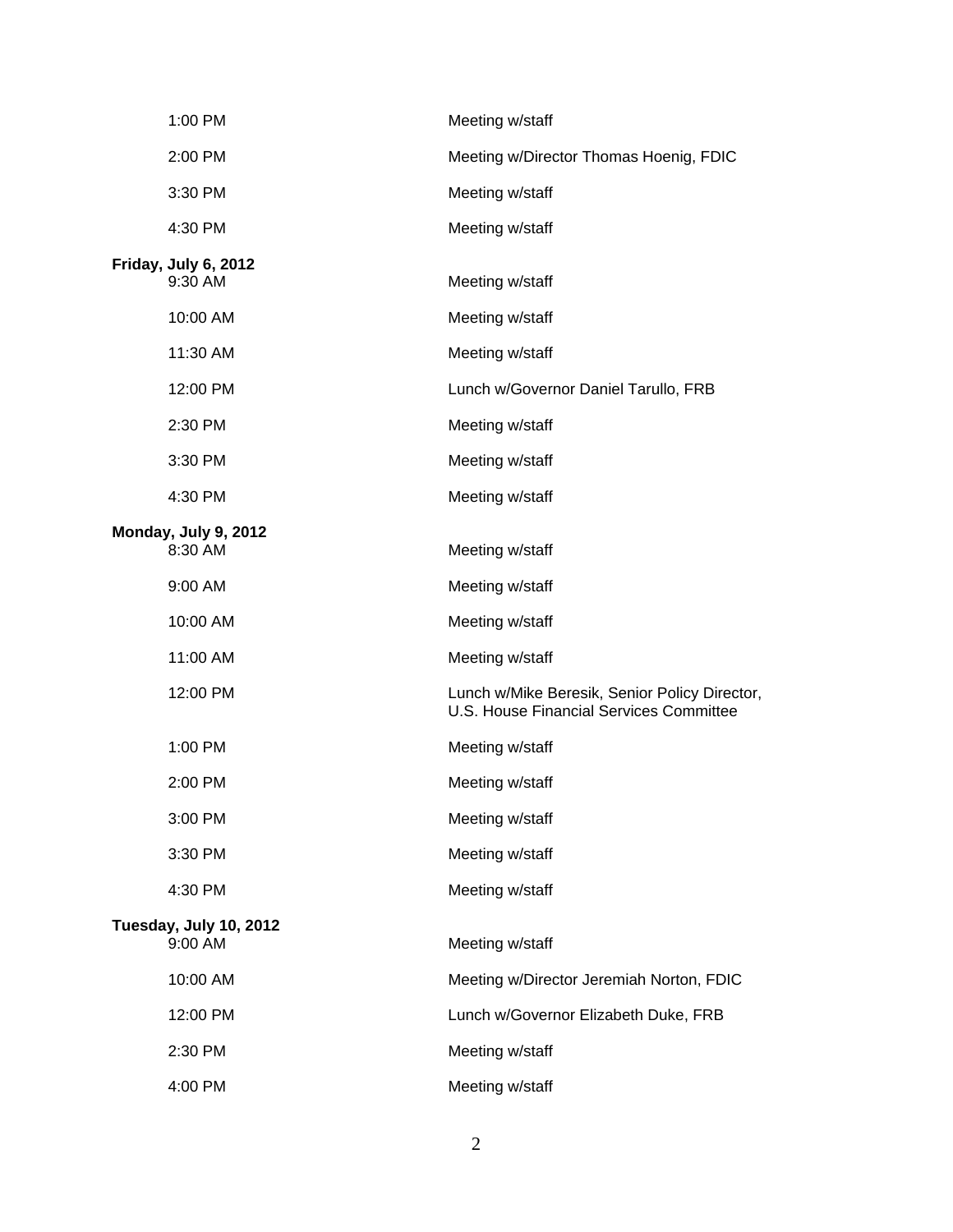| Wednesday, July 11, 2012<br>8:30 AM     | Breakfast w/Director Jeremiah Norton, FDIC                                     |
|-----------------------------------------|--------------------------------------------------------------------------------|
| 10:00 AM                                | Meeting w/Senator Jack Reed                                                    |
| 11:00 AM                                | Meeting w/staff                                                                |
| 11:30 AM                                | Meeting w/staff                                                                |
| 1:00 PM                                 | Meeting w/staff                                                                |
| 2:00 PM                                 | Meeting w/staff                                                                |
| 3:30 PM                                 | Meeting w/Senator Mike Crapo                                                   |
| 4:30 PM                                 | Meeting w/staff                                                                |
| Thursday, July 12, 2012<br>8:30 AM      | Meeting w/staff                                                                |
| 9:00 AM                                 | Meeting w/staff                                                                |
| 9:30 AM                                 | Meeting w/Peter Weinberg, Perella Weinberg Partners                            |
| 10:30 AM                                | Meeting w/staff                                                                |
| 12:00 PM                                | Meeting w/Senator Mark Warner                                                  |
| 2:00 PM                                 | Meeting w/staff                                                                |
| 3:00 PM                                 | Meeting w/Scott Shay, Chairman, Signature Bank                                 |
| 3:30 PM                                 | Meeting w/staff                                                                |
| 4:30 PM                                 | Meeting w/staff                                                                |
| 5:00 PM                                 | Meeting w/staff                                                                |
| 5:30 PM                                 | Meeting w/staff                                                                |
| <b>Friday, July 13, 2012</b><br>7:30 AM | Meeting w/staff                                                                |
| 8:30 AM                                 | Breakfast w/Governor Daniel Tarullo, FRB,<br>and Comptroller Thomas Curry, OCC |
| 10:00 AM                                | Meeting w/staff                                                                |
| 11:00 AM                                | Meeting w/staff                                                                |
| 1:00 PM                                 | Meeting w/staff                                                                |
| 2:00 PM                                 | Meeting w/staff                                                                |
| 3:00 PM                                 | Meeting w/staff                                                                |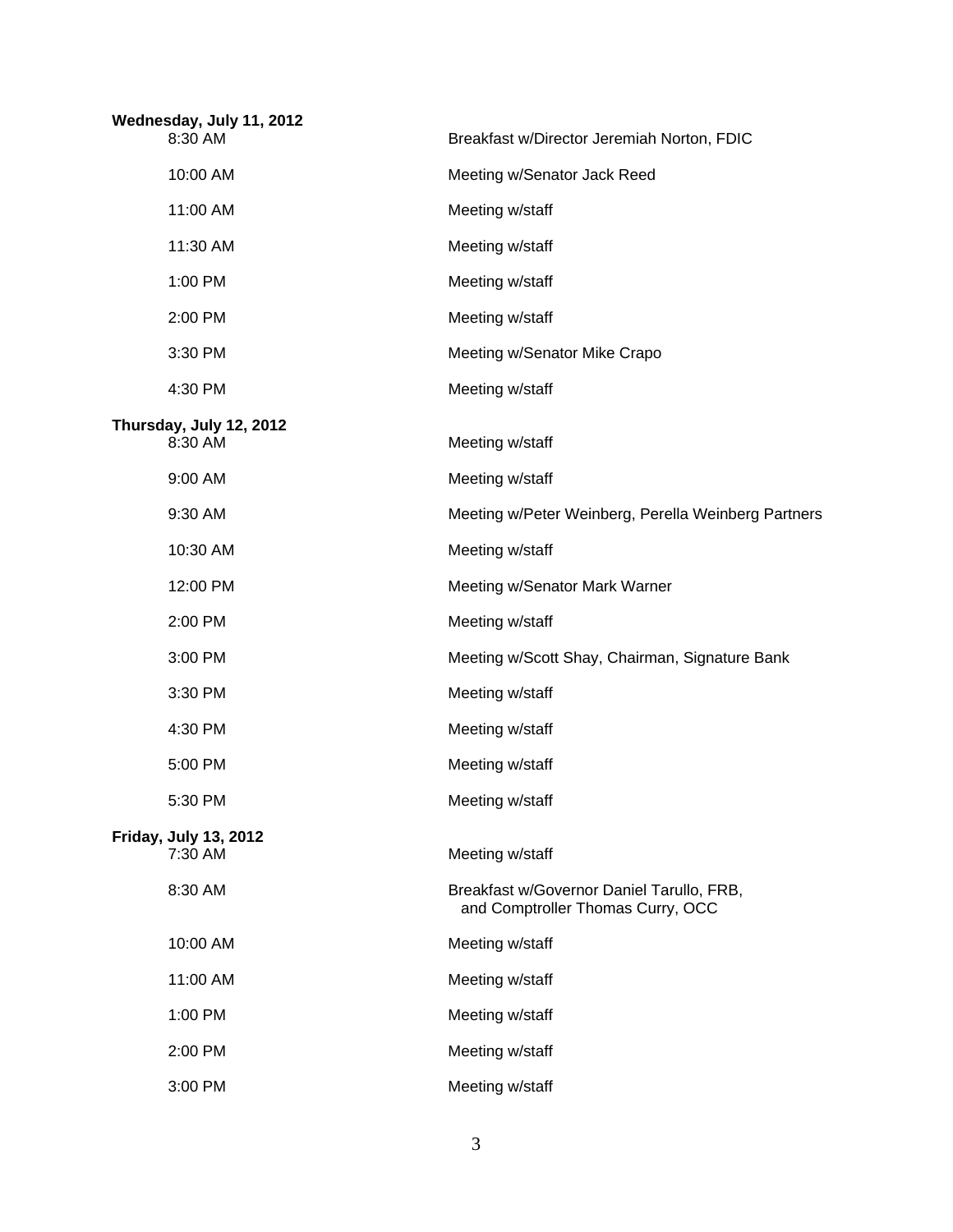| 4:00 PM                                 | Meeting w/staff                                                                                                                                                                  |
|-----------------------------------------|----------------------------------------------------------------------------------------------------------------------------------------------------------------------------------|
| 4:30 PM                                 | Meeting w/staff                                                                                                                                                                  |
| <b>Monday, July 16, 2012</b><br>7:30 AM | Breakfast w/Sheila Bair, Senior Advisor, Pew Charitable Trust                                                                                                                    |
| 9:15 AM                                 | Meeting w/staff                                                                                                                                                                  |
| 10:00 AM                                | Meeting w/staff                                                                                                                                                                  |
| 11:00 AM                                | Meeting w/staff                                                                                                                                                                  |
| 12:30 PM                                | Lunch w/Dr. Michael Stegman, Counselor to the Secretary for<br>Housing Finance Policy, U.S. Treasury                                                                             |
| 2:00 PM                                 | Meeting w/staff                                                                                                                                                                  |
| 3:30 PM                                 | Meeting w/staff                                                                                                                                                                  |
| 4:00 PM                                 | Meeting w/staff                                                                                                                                                                  |
| 5:00 PM                                 | Meeting w/staff                                                                                                                                                                  |
| 5:30 PM                                 | Meeting w/staff                                                                                                                                                                  |
| Tuesday, July 17, 2012<br>8:00 AM       | Breakfast w/former Congressman John LaFalce                                                                                                                                      |
| 9:00 AM                                 | Meeting w/staff                                                                                                                                                                  |
| 10:00 AM                                | FDIC Board of Directors Meeting                                                                                                                                                  |
| 12:00 PM                                | Lunch w/Director Richard Cordray, Consumer Finance<br>Protection Bureau (CFPB)                                                                                                   |
| 2:00 PM                                 | Meeting w/Director Jeremiah Norton, FDIC                                                                                                                                         |
| 3:30 PM                                 | Meeting w/staff                                                                                                                                                                  |
| 4:30 PM                                 | Meeting w/staff                                                                                                                                                                  |
| 5:30 PM                                 | Meeting w/staff                                                                                                                                                                  |
| Wednesday, July 18, 2012<br>8:30 AM     | Meeting w/Sallie Krawcheck, former President, Global Wealth &<br>Investment Management Division, Bank of America, and Caryn<br>Turner, CEO, Turner Government and Public Affairs |
| 9:00 AM                                 | Meeting w/staff                                                                                                                                                                  |
| 9:30 AM                                 | Meeting w/staff                                                                                                                                                                  |
| 10:15 AM                                | Meeting w/staff                                                                                                                                                                  |
| 11:00 AM                                | Meeting w/European Parliament Delegation                                                                                                                                         |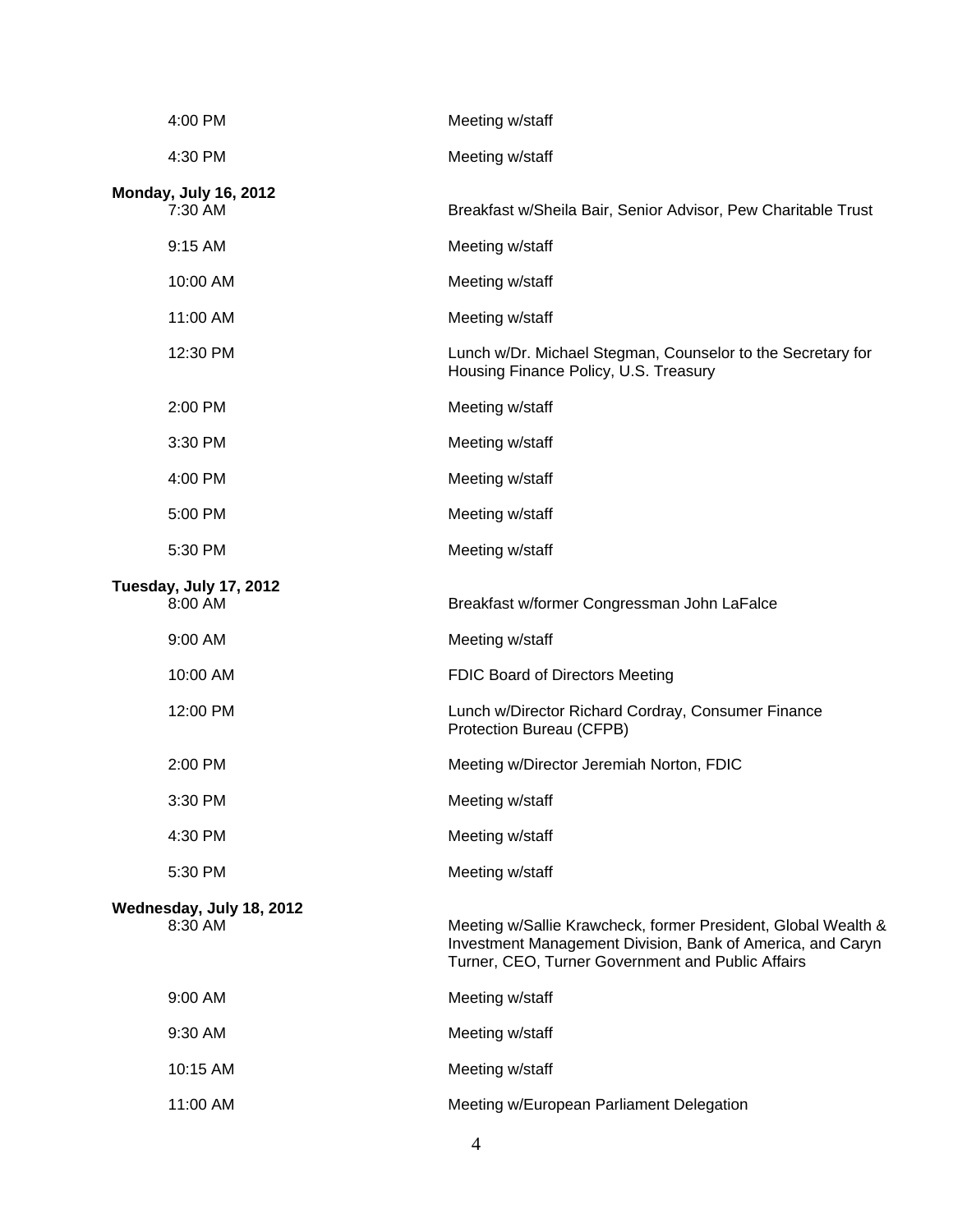| 12:00 PM                                  | Meeting w/staff                                                                                               |
|-------------------------------------------|---------------------------------------------------------------------------------------------------------------|
| 1:00 PM                                   | Attend Financial Stability Oversight Counsel Meeting,<br>U.S. Treasury                                        |
| 3:30 PM                                   | Meeting w/staff                                                                                               |
| 4:30 PM                                   | Meeting w/staff                                                                                               |
| 5:00 PM                                   | Meeting w/staff                                                                                               |
| Thursday, July 19, 2012<br><b>ALL DAY</b> | Attend FDIC New York region Community Bank Roundtable;<br>Lunch w/New York region state banking commissioners |
| <b>Friday, July 20, 2012</b><br>10:00 AM  | Meeting w/staff                                                                                               |
| 10:30 AM                                  | Meeting w/staff                                                                                               |
| 11:00 AM                                  | Meeting w/staff                                                                                               |
| 12:00 PM                                  | Lunch w/Governor Jerome Powell, FRB                                                                           |
| 2:00 PM                                   | Meeting w/Director Thomas Hoenig, FDIC                                                                        |
| 3:00 PM                                   | Meeting w/staff                                                                                               |
| 3:30 PM                                   | Meeting w/staff                                                                                               |
| 4:30 PM                                   | Meeting w/staff                                                                                               |
| 5:30 PM                                   | Meeting w/staff                                                                                               |
| <b>Monday, July 23, 2012</b><br>8:30 AM   | Meeting w/staff                                                                                               |
| 9:00 AM                                   | Meeting w/staff                                                                                               |
| 10:00 AM                                  | Meeting w/staff                                                                                               |
| 11:30 AM                                  | Meeting w/staff                                                                                               |
| 12:00 PM                                  | Lunch w/Mary Shapiro, Chairman, Securities and Exchange<br>Commission                                         |
| 2:00 PM                                   | Meeting w/staff                                                                                               |
| 3:00 PM                                   | Meeting w/staff                                                                                               |
| 4:30 PM                                   | Meeting w/staff                                                                                               |
| 5:30 PM                                   | Meeting w/staff                                                                                               |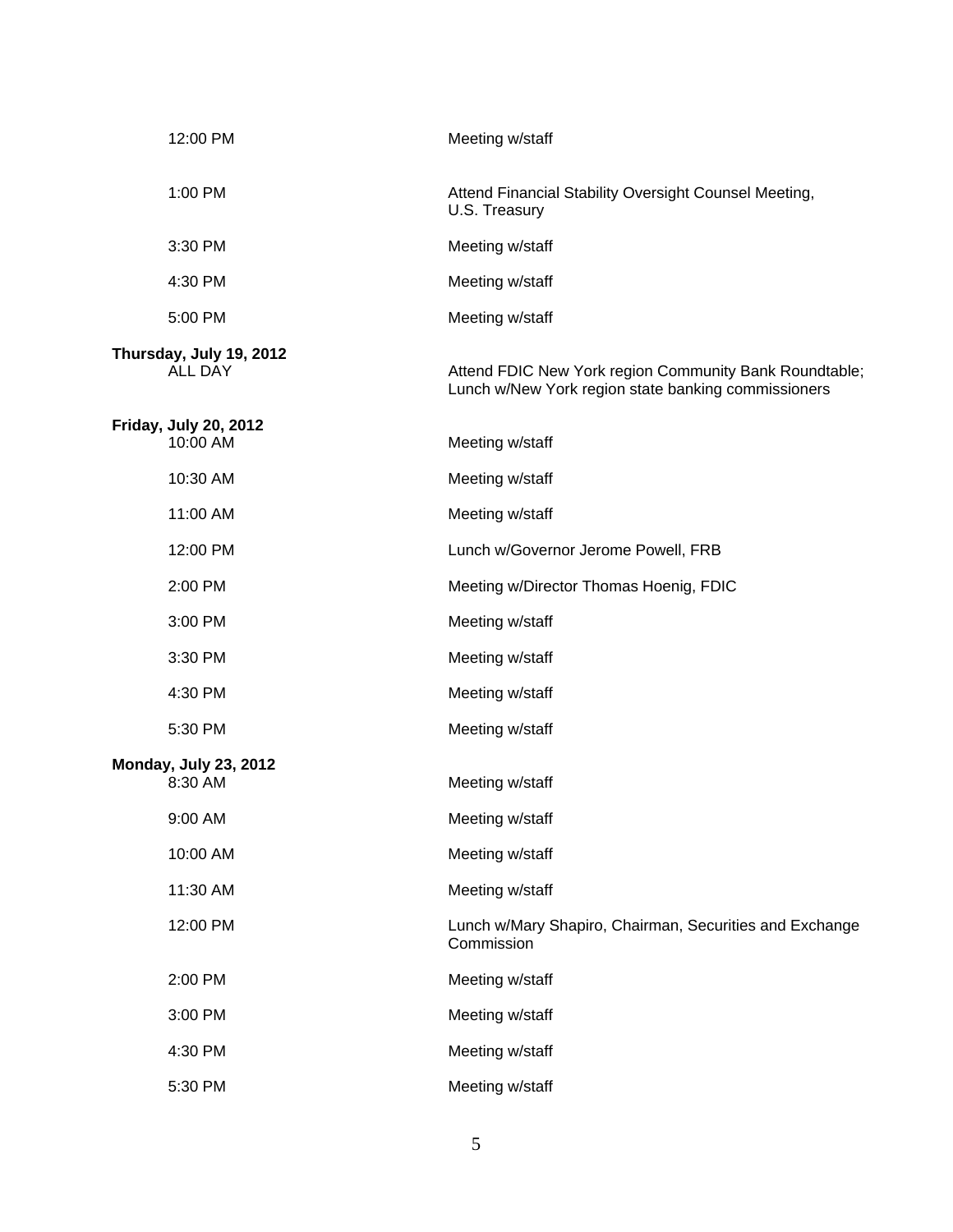| Tuesday, July 24, 2012<br>8:00 AM   | FDIC Chairman's Awards Ceremony                                                  |
|-------------------------------------|----------------------------------------------------------------------------------|
| 12:00 PM                            | Lunch w/Governor Daniel Tarullo, FRB,<br>and Comptroller Thomas Curry, OCC       |
| 2:00 PM                             | Meeting w/staff                                                                  |
| 2:30 PM                             | Meeting w/staff                                                                  |
| 3:00 PM                             | Meeting w/staff                                                                  |
| 4:00 PM                             | Meeting w/staff                                                                  |
| 5:00 PM                             | Meeting w/staff                                                                  |
| 5:30 PM                             | Meeting w/staff                                                                  |
| Wednesday, July 25, 2012<br>9:30 AM |                                                                                  |
|                                     | Meeting w/staff                                                                  |
| 10:30 AM                            | Meeting w/Director Thomas Hoenig, FDIC                                           |
| 12:00 PM                            | Remarks: Princeton in Washington Lecture, FDIC                                   |
| 2:00 PM                             | Meeting w/staff                                                                  |
| 3:00 PM                             | Meeting w/staff                                                                  |
| 4:00 PM                             | Meeting w/Colleen Kelley, President, National Treasury<br><b>Employees Union</b> |
| Thursday, July 26, 2012             |                                                                                  |
| 8:30 AM                             | Meeting w/staff                                                                  |
| 9:00 AM                             | Meeting w/staff                                                                  |
| 9:30 AM                             | Meeting w/staff                                                                  |
| 10:00 AM                            | Meeting w/staff                                                                  |
| 11:00 AM                            | Meeting w/staff                                                                  |
| 1:30 PM                             | Meeting w/staff                                                                  |
| 2:30 PM                             | Meeting w/staff                                                                  |
| 3:30 PM                             | Meeting w/staff                                                                  |
| 4:00 PM                             | Meeting w/staff                                                                  |
| <b>Friday, July 27, 2012</b>        |                                                                                  |
| 10:00 AM                            | Meeting w/staff                                                                  |
| 11:00 AM                            | Meeting w/staff                                                                  |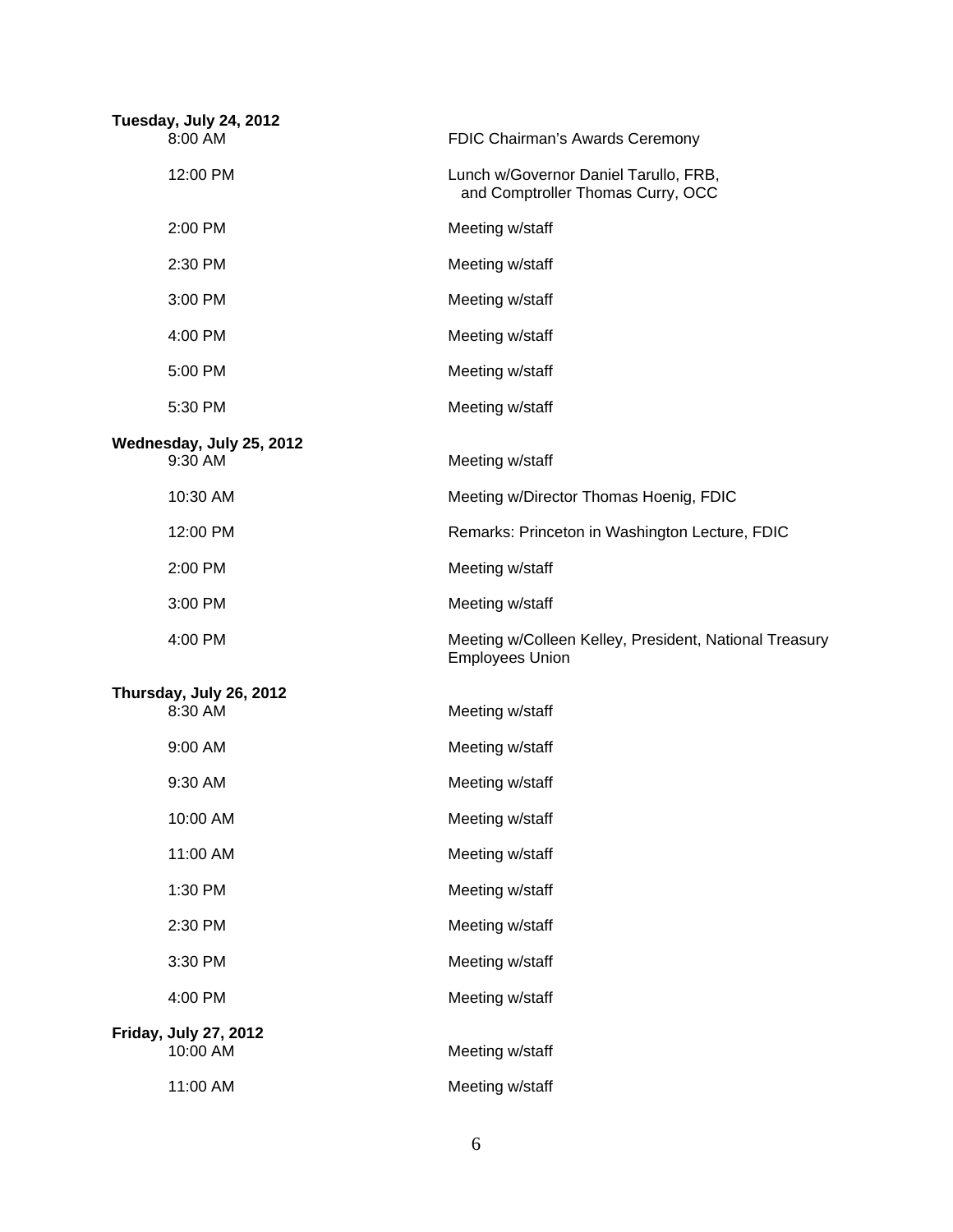| 12:00 PM                                 | Lunch w/Jim Clinger, Chief Counsel,<br>U.S. House Financial Services Committee                                                                                                                         |
|------------------------------------------|--------------------------------------------------------------------------------------------------------------------------------------------------------------------------------------------------------|
| 1:30 PM                                  | Meeting w/staff                                                                                                                                                                                        |
| 2:30 PM                                  | Meeting w/staff                                                                                                                                                                                        |
| 4:00 PM                                  | Meeting w/staff                                                                                                                                                                                        |
| 4:30 PM                                  | Meeting w/staff                                                                                                                                                                                        |
| 5:00 PM                                  | Meeting w/staff                                                                                                                                                                                        |
| <b>Monday, July 30, 2012</b><br>9:00 AM  | Meeting w/staff                                                                                                                                                                                        |
| 10:00 AM                                 | Meeting w/staff                                                                                                                                                                                        |
| 11:30 AM                                 | Meeting w/staff                                                                                                                                                                                        |
| 12:00 PM                                 | Meeting w/staff                                                                                                                                                                                        |
| 12:30 PM                                 | Lunch w/Director Jeremiah Norton, FDIC                                                                                                                                                                 |
| 2:00 PM                                  | Meeting w/staff                                                                                                                                                                                        |
| 3:00 PM                                  | Attend Sarbanes-Oxley 10 <sup>th</sup> Anniversary Event,                                                                                                                                              |
| 5:00 PM                                  | George Washington University<br>Meeting with James Gorman, Chairman and CEO, Ruth Porat,<br>EVP and CFO, and Michael Stein, Global Head, Government<br>Relations, Morgan Stanley                       |
| 5:45 PM                                  | Meeting w/staff                                                                                                                                                                                        |
| Tuesday, July 31, 2012<br><b>ALL DAY</b> | Enterprise Foundation tour of Bronx, New York - University<br>Neighborhood Housing Program, Fordham Bedford Housing<br>Corporation, Bill Frey, Director of Relationship Management &<br>Senior Advisor |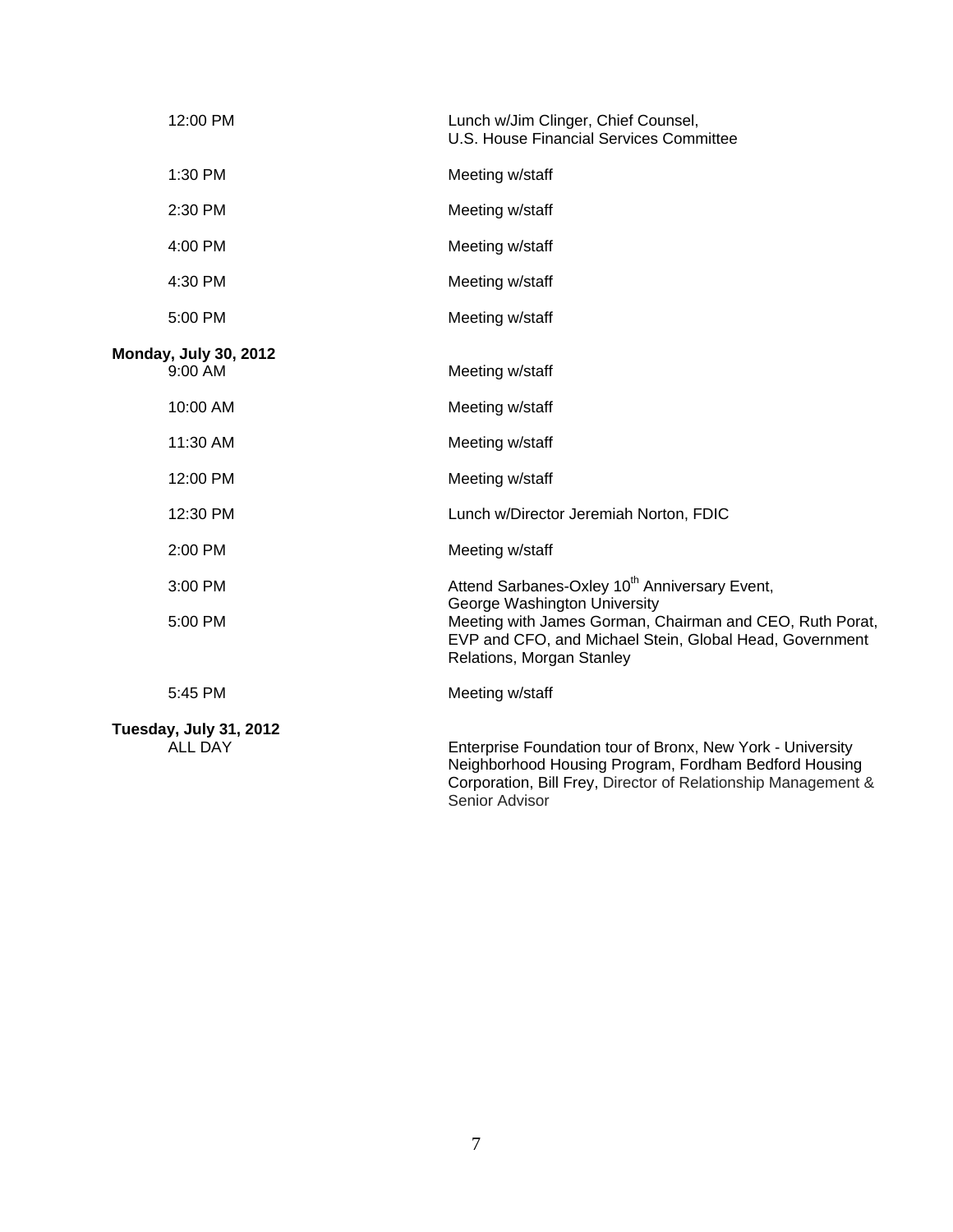## **Acting Chairman Gruenberg's Schedule August 2012**

| Wednesday, August 1, 2012 |                                     |                                                                                        |
|---------------------------|-------------------------------------|----------------------------------------------------------------------------------------|
|                           | 10:00 AM                            | Meeting w/staff                                                                        |
|                           | 10:30 AM                            | Meeting w/staff                                                                        |
|                           | 11:00 AM                            | Meeting w/staff                                                                        |
|                           | 12:00 PM                            | Lunch w/Comptroller Thomas Curry, OCC                                                  |
|                           | 1:30 PM                             | Meeting w/staff                                                                        |
|                           | 2:00 PM                             | Meeting w/staff                                                                        |
|                           | 2:30 PM                             | Meeting w/staff                                                                        |
|                           | 3:00 PM                             | Meeting w/Joseph Carcello, Univ. of Tenn. College of<br><b>Business Administration</b> |
|                           | 3:30 PM                             | Meeting w/staff                                                                        |
|                           | 5:00 PM                             | Meeting w/staff                                                                        |
|                           | Thursday, August 2, 2012<br>8:30 AM | Breakfast w/Dennis Kelleher, President & CEO, Better<br>Markets, Inc.                  |
|                           | 11:00 AM                            | Meeting w/staff                                                                        |
|                           | 12:30 PM                            | Luncheon Remarks: Financial Management Scholars,<br>FDIC Summer Intern Program         |
|                           | 1:30 PM                             | Meeting w/staff                                                                        |
|                           | 2:00 PM                             | Meeting w/staff                                                                        |
|                           | 3:00 PM                             | Meeting w/staff                                                                        |
|                           | 4:00 PM                             | Meeting w/staff                                                                        |
|                           | 5:30 PM                             | Meeting w/staff                                                                        |
|                           | Friday, August 3, 2012<br>9:30 AM   | Meeting w/staff                                                                        |
|                           |                                     |                                                                                        |
|                           | 10:00 AM                            | Meeting w/staff                                                                        |
|                           | 11:00 AM                            | Meeting w/Capital One Regional Banking Group                                           |
|                           | 12:30 PM                            | Lunch w/Director Thomas Hoenig, FDIC                                                   |
|                           | 1:30 PM                             | Meeting w/staff                                                                        |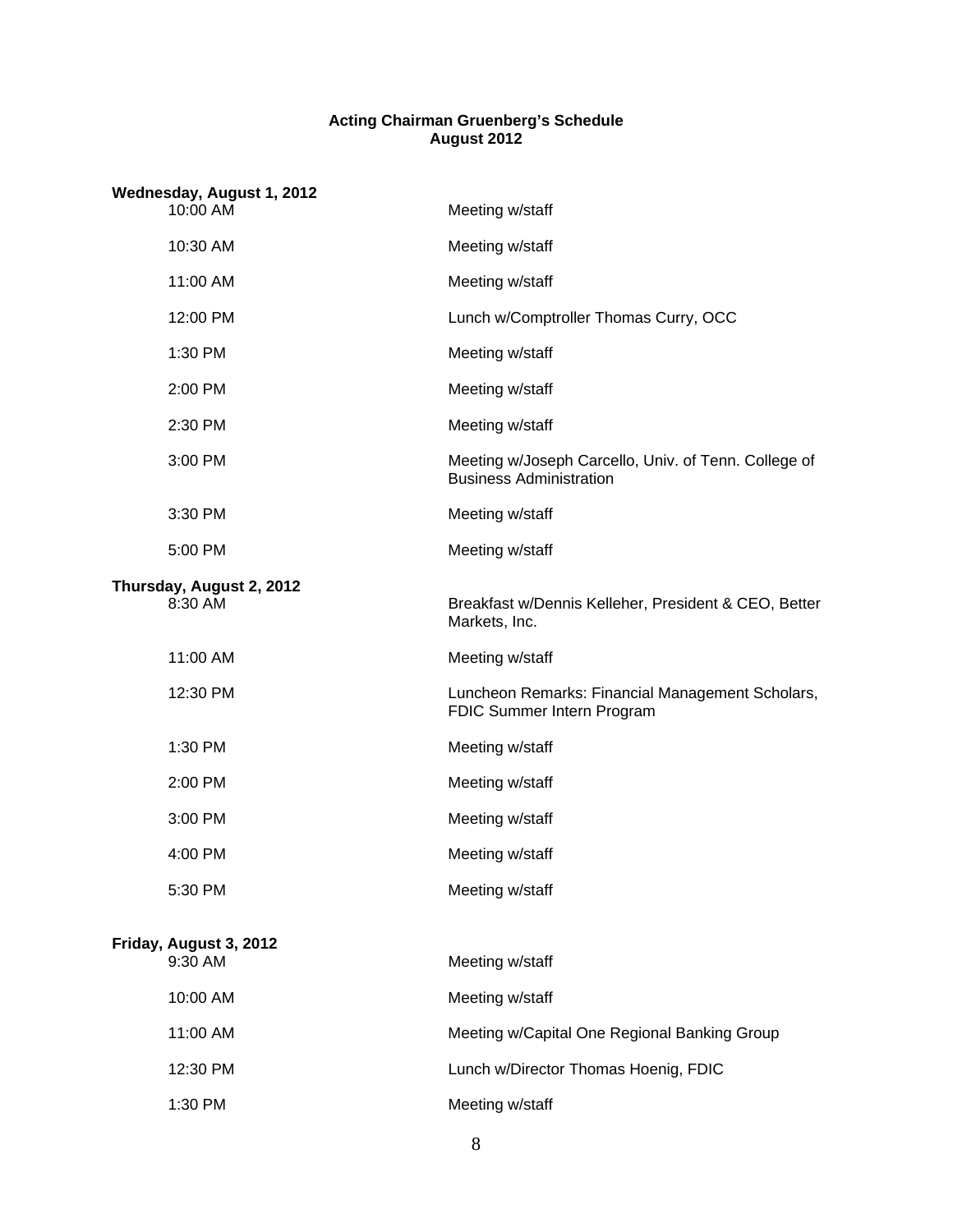| 3:00 PM                              | Meeting w/Christopher Towe, Deputy Director,<br>International Monetary Fund, and Jerzy Pruski,<br>President of the Bank Guaranty Fund of Poland |
|--------------------------------------|-------------------------------------------------------------------------------------------------------------------------------------------------|
| 4:00 PM                              | Meeting w/staff                                                                                                                                 |
| 4:30 PM                              | Meeting w/staff                                                                                                                                 |
| 5:00 PM                              | Meeting w/staff                                                                                                                                 |
| Monday, August 6, 2012<br>9:00 AM    | Meeting w/staff                                                                                                                                 |
| 10:00 AM                             | Meeting w/staff                                                                                                                                 |
| 11:00 AM                             | Meeting w/staff                                                                                                                                 |
| 12:00 PM                             | Lunch w/Director Jeremiah Norton, FDIC                                                                                                          |
| 2:00 PM                              | Meeting w/staff                                                                                                                                 |
| 3:30 PM                              | Meeting w/staff                                                                                                                                 |
| Tuesday, August 7, 2012<br>9:30 AM   | Meeting w/staff                                                                                                                                 |
| 10:00 AM                             | Meeting w/staff                                                                                                                                 |
| 10:30 AM                             | Meeting w/staff                                                                                                                                 |
| 11:30 AM                             | Meeting w/staff                                                                                                                                 |
| 1:00 PM                              | Meeting w/staff                                                                                                                                 |
| 2:00 PM                              | Meeting w/staff                                                                                                                                 |
| 2:30 PM                              | Meeting w/staff                                                                                                                                 |
| 3:30 PM                              | Remarks - Consumer Financial Protection Bureau.<br>Federal Partners Conference, Washington Hilton Hotel                                         |
| Wednesday, August 8, 2012<br>1:00 PM | Meeting w/staff                                                                                                                                 |
| 2:00 PM                              | Meeting w/staff                                                                                                                                 |
| 3:30 PM                              | Meeting w/staff                                                                                                                                 |
| 5:00 PM                              | Meeting w/staff                                                                                                                                 |
| Thursday, August 9, 2012             |                                                                                                                                                 |
| 10:00 AM                             | Meeting w/staff                                                                                                                                 |
| 11:00 AM                             | Meeting w/staff                                                                                                                                 |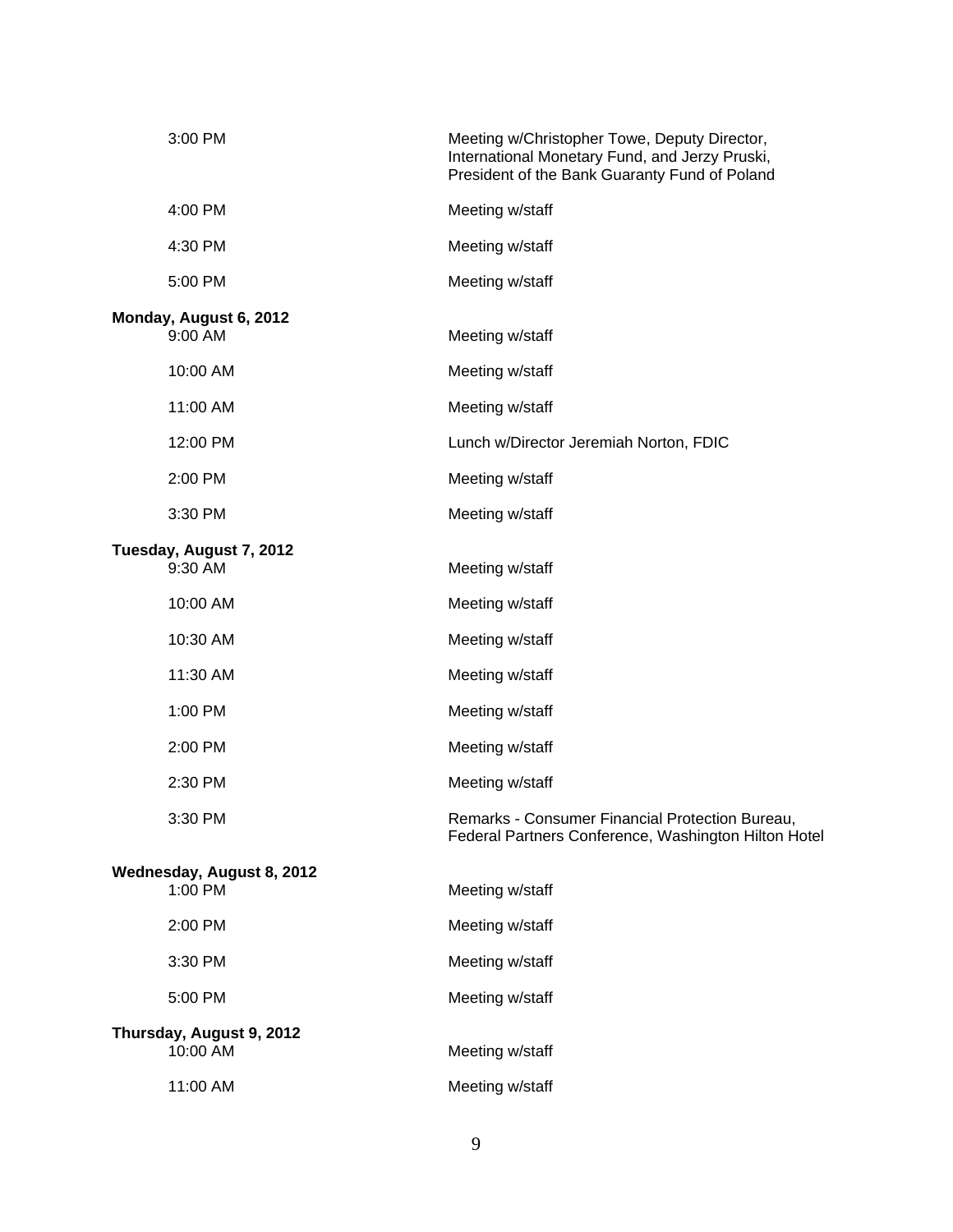| 2:00 PM                              | Meeting w/staff                                                                  |
|--------------------------------------|----------------------------------------------------------------------------------|
| 3:00 PM                              | Meeting w/staff                                                                  |
| 3:30 PM                              | Meeting w/staff                                                                  |
| 4:00 PM                              | Meeting w/staff                                                                  |
| 5:00 PM                              | Meeting w/staff                                                                  |
| Friday, August 10. 2012<br>8:30 AM   | Meeting w/staff                                                                  |
| 9:30 AM                              | Meeting w/staff                                                                  |
| 10:00 AM                             | Meeting w/staff                                                                  |
| 11:00 AM                             | Meeting w/Director Thomas Hoenig, FDIC                                           |
| 1:00 PM                              | Lunch w/former Sen. Paul Sarbanes                                                |
| 4:30 PM                              | Meeting w/staff                                                                  |
| Monday, August 13, 2012<br>9:00 AM   | Meeting w/staff                                                                  |
| 9:30 AM                              | Meeting w/staff                                                                  |
| 10:30 AM                             | Meeting w/staff                                                                  |
| 11:30 AM                             | Meeting w/staff                                                                  |
| 12:30 PM                             | Lunch w/Director Richard Cordray, Consumer Financial<br>Protection Bureau (CFPB) |
| 2:00 PM                              | Meeting w/staff                                                                  |
| 3:00 PM                              | Meeting w/staff                                                                  |
| 4:00 PM                              | Meeting w/staff                                                                  |
| Tuesday, August 14, 2012<br>10:00 AM | FDIC Board of Directors Meeting                                                  |
| 1:00 PM                              | Meeting w/staff                                                                  |
| 1:30 PM                              | Meeting w/staff                                                                  |
| 2:00 PM                              | Meeting w/Director Jeremiah Norton, FDIC                                         |
| 3:00 PM                              | Meeting w/staff                                                                  |
| 3:30 PM                              | Meeting w/staff                                                                  |
| 5:00 PM                              | Meeting w/staff                                                                  |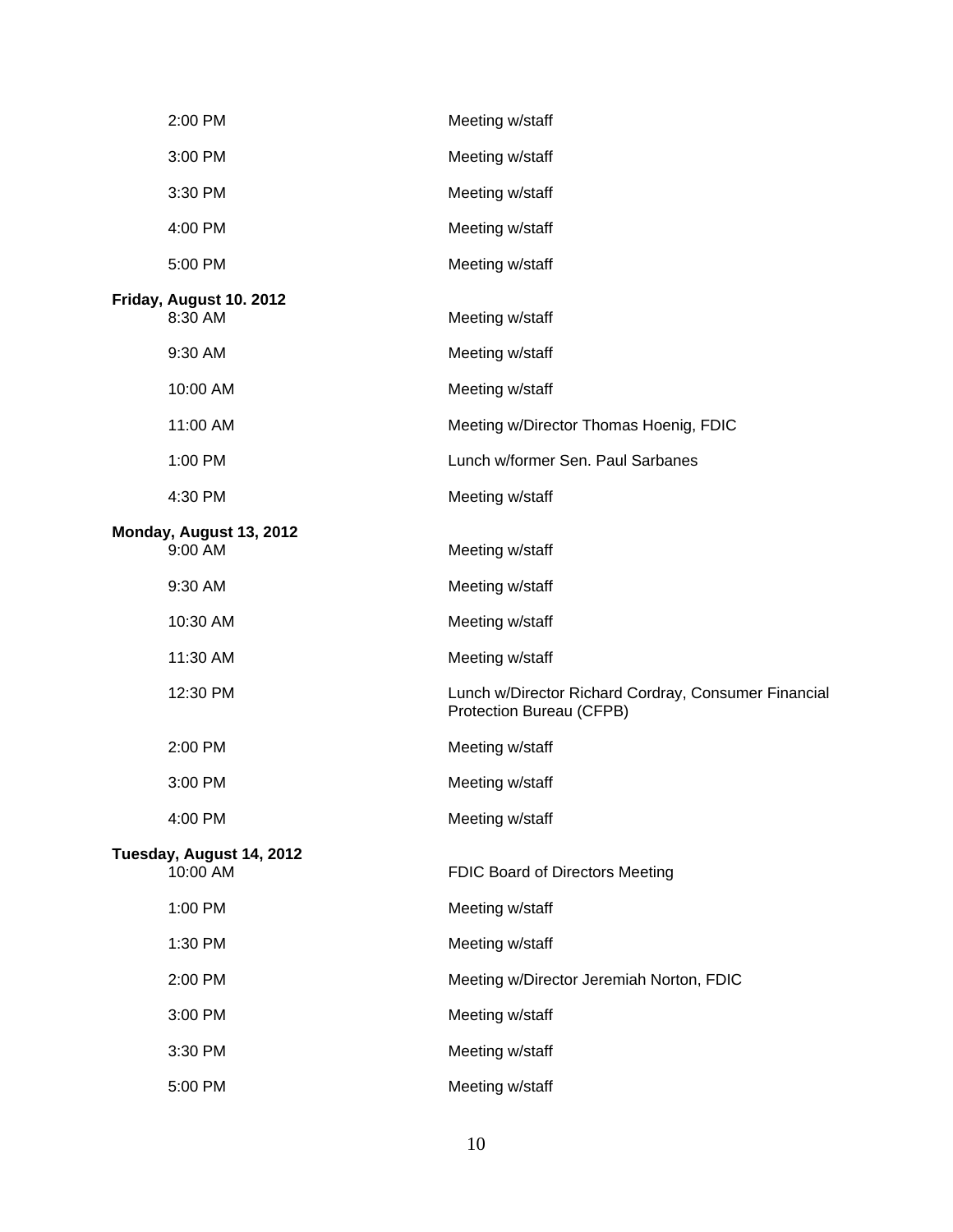| Wednesday, August 15, 2012 |                           |                                                                                                                   |
|----------------------------|---------------------------|-------------------------------------------------------------------------------------------------------------------|
|                            | 8:30 AM                   | Meeting w/staff                                                                                                   |
|                            | 10:00 AM                  | Meeting w/staff                                                                                                   |
|                            | 11:00 AM                  | Meeting w/staff                                                                                                   |
|                            | 12:00 PM                  | Meeting w/staff                                                                                                   |
|                            | 1:30 PM                   | Meeting w/staff                                                                                                   |
|                            | 2:30 PM                   | Meeting w/staff                                                                                                   |
|                            | 3:00 PM                   | Meeting w/staff                                                                                                   |
|                            | 4:30 PM                   | Meeting w/Secretary Timothy Geithner<br>U.S. Treasury                                                             |
|                            | 5:30 PM                   | Meeting w/staff                                                                                                   |
|                            | Thursday, August 16, 2012 |                                                                                                                   |
|                            | 10:00 AM                  | Meeting w/staff                                                                                                   |
|                            | 11:00 AM                  | Meeting w/staff                                                                                                   |
|                            | 1:30 PM                   | Meeting w/staff                                                                                                   |
|                            | 2:00 PM                   | Meeting w/Jan Hatzius, Chief Economist, and Joseph<br>Jiampietro, Senior Investment Banker, Goldman Sachs         |
|                            | 3:00 PM                   | Meeting w/staff                                                                                                   |
|                            | Friday, August 17, 2012   |                                                                                                                   |
|                            | 9:30 AM                   | Meeting w/staff                                                                                                   |
|                            | 10:00 AM                  | Meeting w/staff                                                                                                   |
|                            | 10:30 AM                  | Meeting w/Michel Madelain, President and Chief<br>Operating Officer and associates, Moody's Investment<br>Service |
|                            | 11:30 AM                  | Meeting w/staff                                                                                                   |
|                            | 1:30 PM                   | Meeting w/Director Thomas Hoenig, FDIC                                                                            |
|                            | 3:00 PM                   | Meeting w/staff                                                                                                   |
|                            | 3:30 PM                   | Meeting w/staff                                                                                                   |
|                            | 4:00 PM                   | Meeting w/staff                                                                                                   |
|                            | 4:30 PM                   | Meeting w/staff                                                                                                   |

**Monday, August 20, 2012**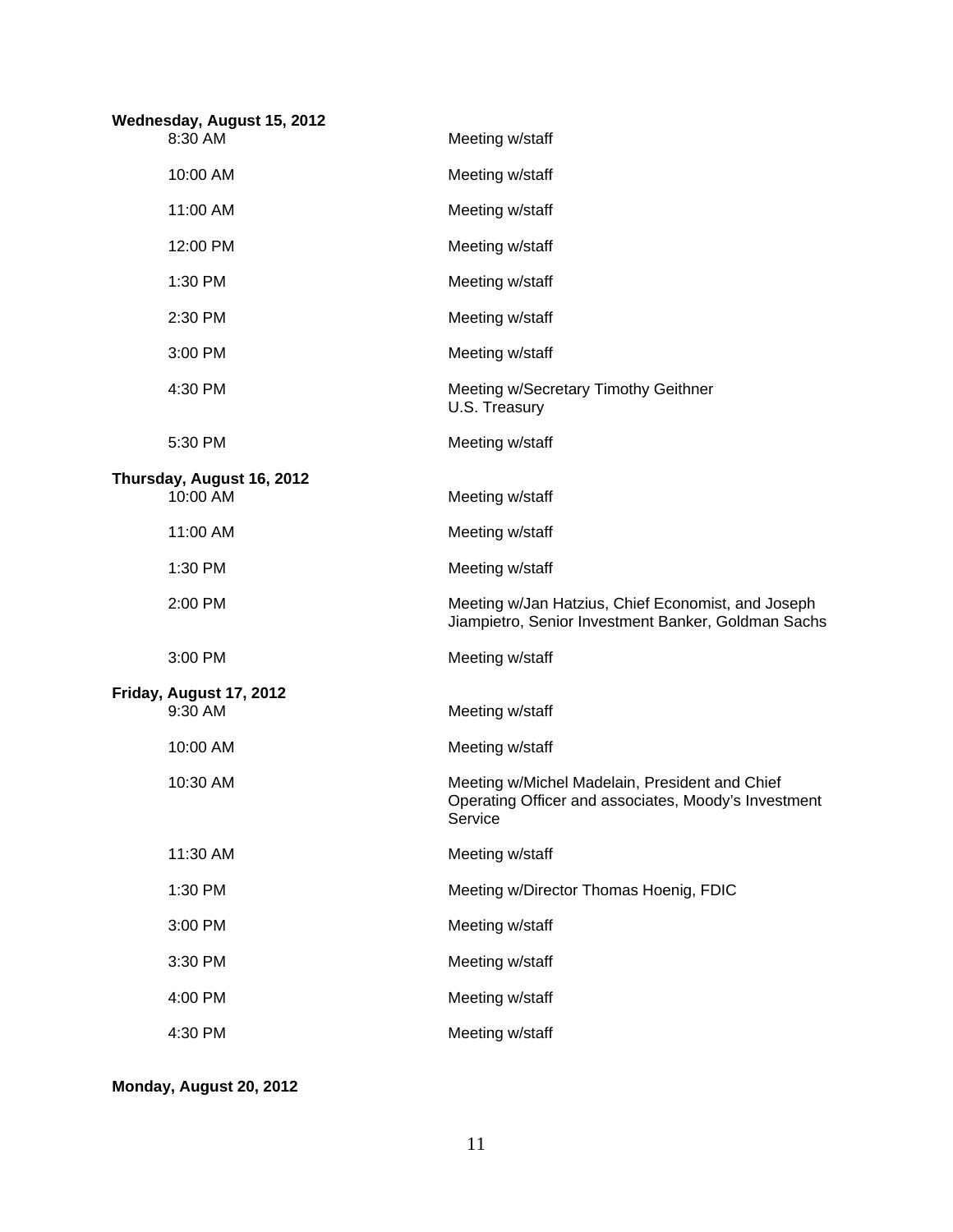| All Day Event                         | Remarks - Launch of West Virginia Appalachia Alliance<br>for Economic Inclusion, Charleston, WV |
|---------------------------------------|-------------------------------------------------------------------------------------------------|
| Tuesday, August 21, 2012<br>8:15 AM   | Meeting w/staff                                                                                 |
| 9:30 AM                               | Meeting w/staff                                                                                 |
| 10:30 AM                              | Meeting w/staff                                                                                 |
| 11:30 AM                              | Meeting w/staff                                                                                 |
| 12:00 PM                              | Lunch w/Director Jeremiah Norton, FDIC                                                          |
| 1:30 PM                               | Meeting w/staff                                                                                 |
| 2:00 PM                               | Meeting w/staff                                                                                 |
| 3:30 PM                               | Meeting w/staff                                                                                 |
| 4:00 PM                               | Meeting w/staff                                                                                 |
| 4:30 PM                               | Meeting w/staff                                                                                 |
| 5:15 PM                               | Meeting w/staff                                                                                 |
| 5:45 PM                               | Meeting w/staff                                                                                 |
| Wednesday, August 22, 2012<br>9:30 AM | Meeting w/staff                                                                                 |
| 10:00 AM                              | Meeting w/staff                                                                                 |
| 10:30 AM                              | Meeting w/staff                                                                                 |
| 2:30 PM                               | Meeting w/staff                                                                                 |
| 3:30 PM                               | Meeting w/staff                                                                                 |
| 4:30 PM                               | Meeting w/staff                                                                                 |
| 5:00 PM                               | Meeting w/staff                                                                                 |
| 5:30 PM                               | Meeting w/staff                                                                                 |
| Thursday, August 23, 2012<br>All Day  | Vacation                                                                                        |
| Friday, August 24, 2012<br>All Day    | Vacation                                                                                        |
| Monday, August 27, 2012<br>8:30 AM    | Meeting w/staff                                                                                 |
| 10:30 AM                              | Meeting w/staff                                                                                 |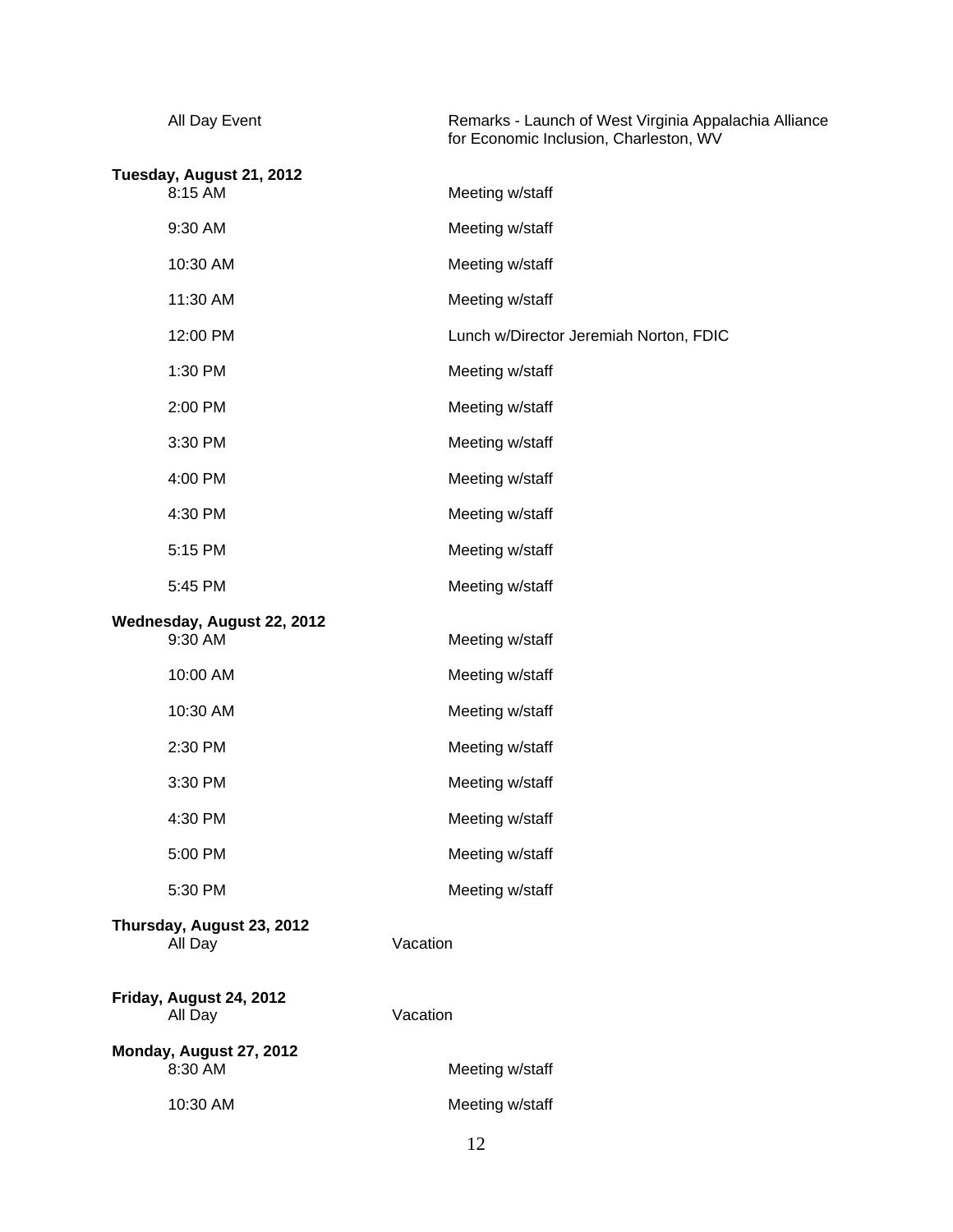| 11:00 AM                              |          | Meeting w/staff                            |
|---------------------------------------|----------|--------------------------------------------|
| 12:30 PM                              |          | Lunch w/Director Thomas Hoenig, FDIC       |
| 1:30 PM                               |          | Meeting w/staff                            |
| 2:30 PM                               |          | Meeting w/staff                            |
| 3:30 PM                               |          | Meeting w/staff                            |
| 4:00 PM                               |          | Meeting w/staff                            |
| 4:30 PM                               |          | Meeting w/staff                            |
| 5:00 PM                               |          | Meeting w/staff                            |
| 5:30 PM                               |          | Meeting w/staff                            |
| Tuesday, August 28, 2012<br>8:30 AM   |          | Meeting w/staff                            |
| 10:00 AM                              |          | FDIC Quarterly Banking Profile, Board Room |
| 11:30 AM                              |          | Meeting w/staff                            |
| 12:30 PM                              |          | Lunch w/Governor Jeremy Stein, FRB         |
| 1:30 PM                               |          | Meeting w/staff                            |
| 2:00 PM                               |          | Meeting w/staff                            |
| 2:45 PM                               |          | Meeting w/staff                            |
| 3:15 PM                               |          | Meeting w/staff                            |
| 5:00 PM                               |          | Meeting w/staff                            |
| 5:30 PM                               |          | Meeting w/staff                            |
| Wednesday, August 29, 2012<br>All Day | Vacation |                                            |
| Thursday, August 30, 2012<br>All Day  | Vacation |                                            |
| Friday, August 31, 2012               |          |                                            |

All Day Vacation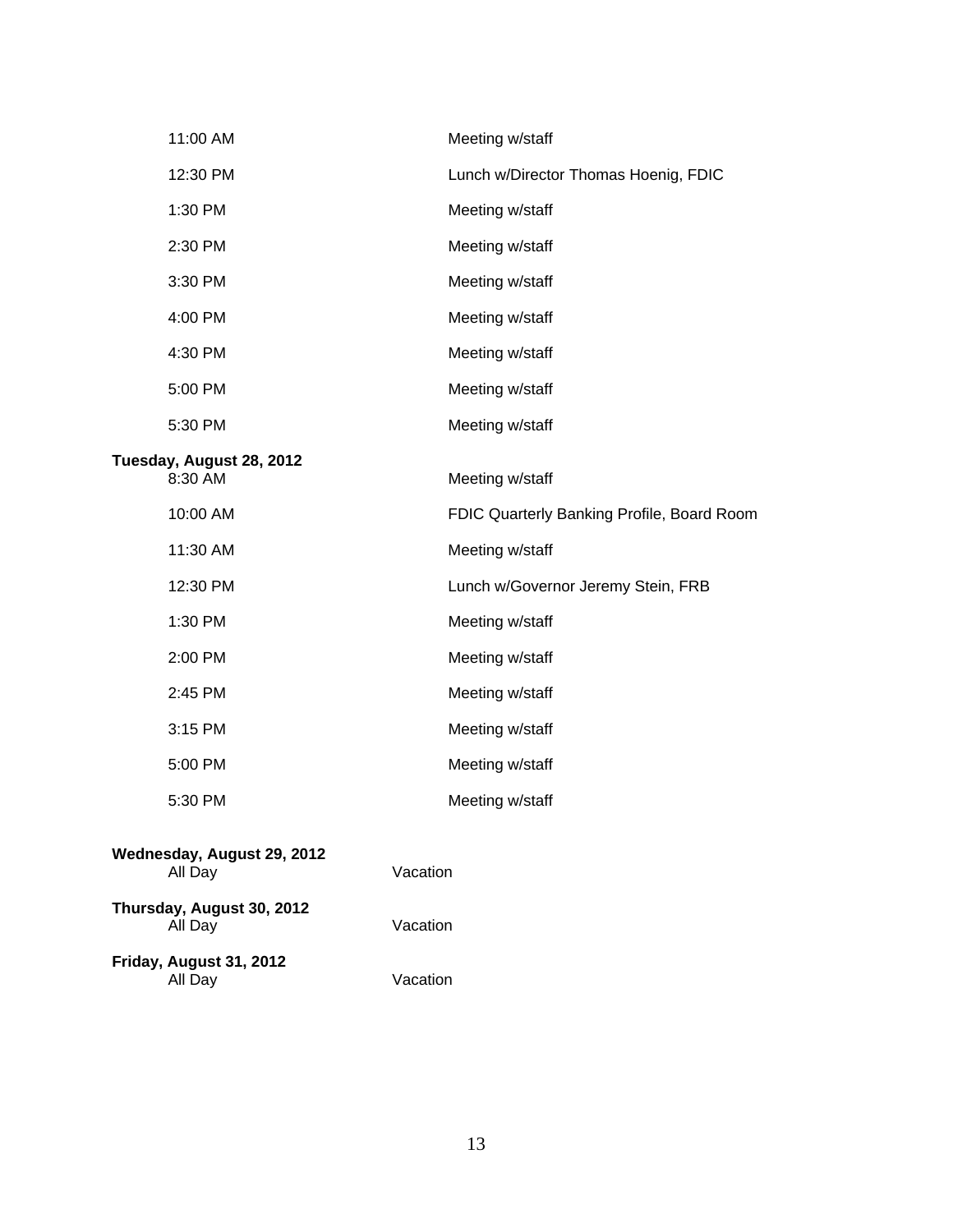## **Acting Chairman Gruenberg's Schedule September 2012**

| Monday, September 3, 2011<br>Labor Day  |                                                                                      |  |  |
|-----------------------------------------|--------------------------------------------------------------------------------------|--|--|
| Tuesday, September 4, 2012<br>7:30 AM   | Meeting w/staff                                                                      |  |  |
| 9:00 AM                                 | Meeting w/staff                                                                      |  |  |
| 10:00 AM                                | Meeting w/Dwight Fettig, Staff Director, Senate Banking<br>Committee                 |  |  |
| 11:30 AM                                | Meeting w/staff                                                                      |  |  |
| 12:00 PM                                | Lunch w/Governor Elizabeth Duke, FRB                                                 |  |  |
| 1:00 PM                                 | Meeting w/staff                                                                      |  |  |
| 2:45 PM                                 | Meeting w/staff                                                                      |  |  |
| 3:00 PM                                 | Meeting w/staff                                                                      |  |  |
| 3:30 PM                                 | Meeting w/staff                                                                      |  |  |
| 4:00 PM                                 | Meeting w/staff                                                                      |  |  |
| 4:30 PM                                 | Meeting w/staff                                                                      |  |  |
| 5:00 PM                                 | Meeting w/staff                                                                      |  |  |
| 6:00 PM                                 | Meeting w/staff                                                                      |  |  |
| Wednesday, September 5, 2012<br>8:15 AM | Remarks: FDIC Division of Depositor and Consumer Protection<br><b>Examiner Forum</b> |  |  |
| 9:30 AM                                 | Meeting w/staff                                                                      |  |  |
| 10:30 AM                                | Meeting w/staff                                                                      |  |  |
| 11:00 AM                                | Meeting w/staff                                                                      |  |  |
| 12:00 PM                                | Lunch w/Comptroller Thomas Curry, OCC                                                |  |  |
| 1:30 PM                                 | Meeting w/staff                                                                      |  |  |
| 3:00 PM                                 | Meeting w/staff                                                                      |  |  |
| 3:30 PM                                 | Meeting w/staff                                                                      |  |  |
| 5:00 PM                                 | Meeting w/staff                                                                      |  |  |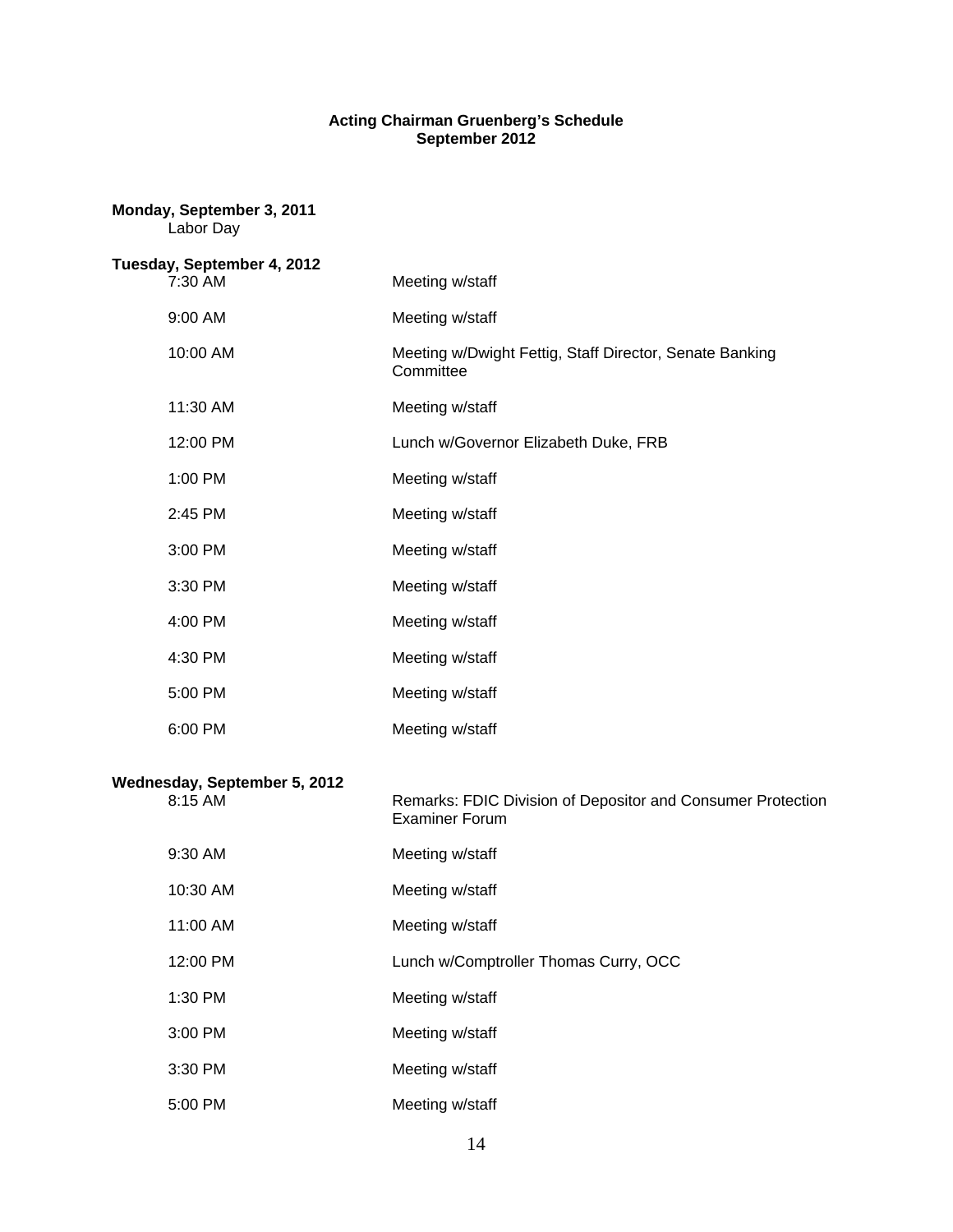| 5:30 PM                                 | Meeting w/staff                                                                                                                                             |
|-----------------------------------------|-------------------------------------------------------------------------------------------------------------------------------------------------------------|
| 6:00 PM                                 | Meeting w/staff                                                                                                                                             |
| Thursday, September 6, 2012<br>10:00 AM | Meeting w/Greg Gonzales, Board Chairman, John Ryan,<br>President and CEO, Mark Stevens, Senior Exec Vice President,<br>Conference of State Bank Supervisors |
| 10:30 AM                                | Meeting w/staff                                                                                                                                             |
| 11:15 AM                                | Meeting w/staff                                                                                                                                             |
| 12:15 PM                                | Meeting w/staff                                                                                                                                             |
| 12:30 PM                                | Lunch w/Director Jeremiah Norton, FDIC                                                                                                                      |
| 1:45 PM                                 | Meeting w/staff                                                                                                                                             |
| 2:30 PM                                 | Meeting w/staff                                                                                                                                             |
| 4:00 PM                                 | Meeting w/staff                                                                                                                                             |
| 4:30 PM                                 | Meeting w/staff                                                                                                                                             |
| 5:00 PM                                 | Meeting w/staff                                                                                                                                             |
| 5:30 PM                                 | Meeting w/staff                                                                                                                                             |
| 6:30 PM                                 | Meeting w/staff                                                                                                                                             |
| Friday, September 7, 2012<br>10:00 AM   | Meeting w/staff                                                                                                                                             |
| 10:30 AM                                | Meeting w/staff                                                                                                                                             |
| 11:00 AM                                | Meeting w/staff                                                                                                                                             |
| 12:00 PM                                | Lunch w/Governor Daniel Tarullo, FRB, and<br>Comptroller Thomas Curry, OCC                                                                                  |
| 2:00 PM                                 | Meeting w/staff                                                                                                                                             |
| 3:00 PM                                 | Meeting w/Director Thomas Hoenig, FDIC                                                                                                                      |
| 4:00 PM                                 | Meeting w/staff                                                                                                                                             |
| 5:00 PM                                 | Meeting w/staff                                                                                                                                             |
| 6:00 PM                                 | Meeting w/staff                                                                                                                                             |
| Monday, September 10, 2012<br>8:30 AM   | Remarks: American Institute of Certified Public Accountants'<br>National Conference on Banks and Savings Institutions,<br>Washington Hilton,                |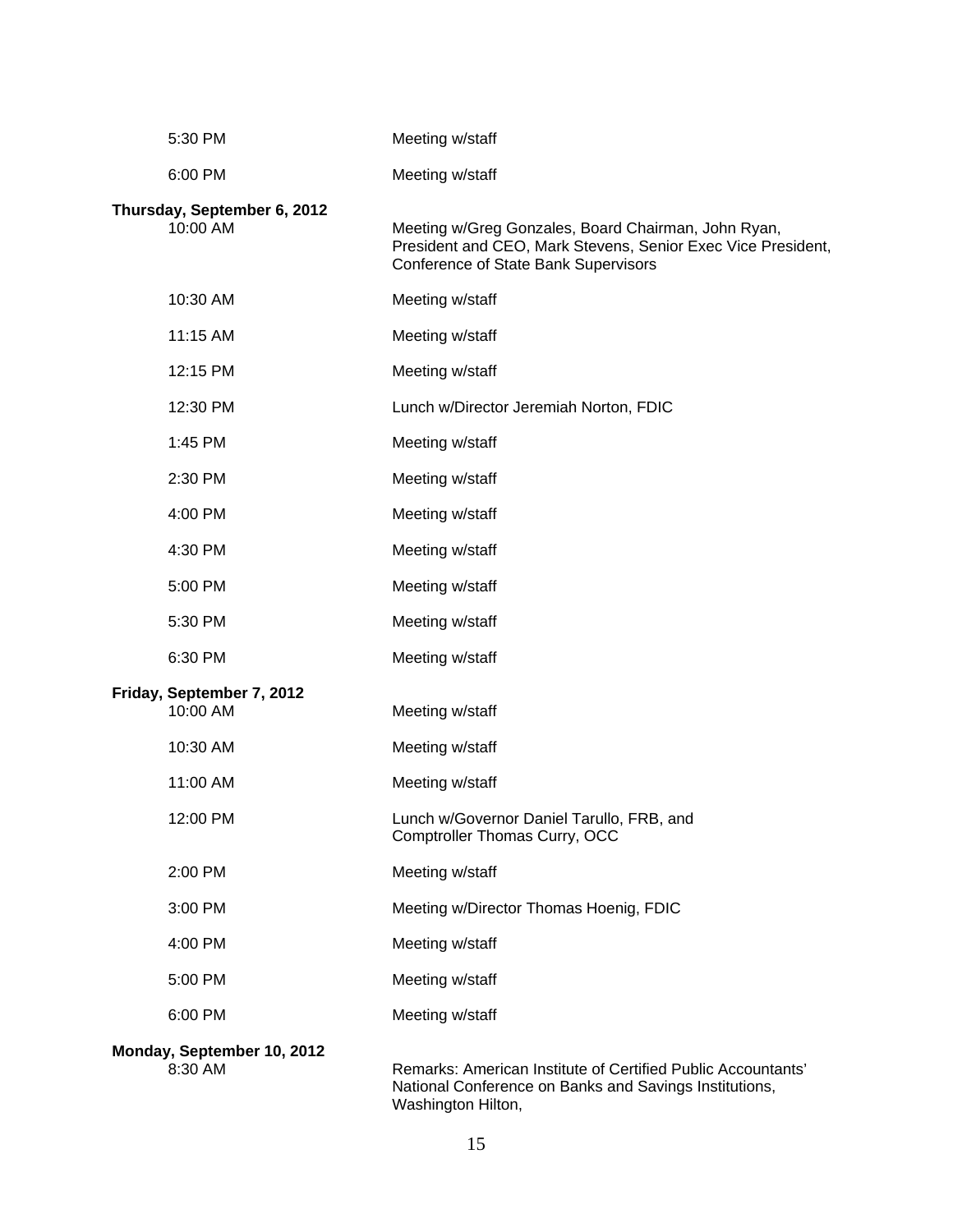| 10:00 AM                                 | Meeting w/staff                                                                |
|------------------------------------------|--------------------------------------------------------------------------------|
| 10:30 AM                                 | Meeting w/staff                                                                |
| 11:00 AM                                 | Meeting w/staff                                                                |
| 1:00 PM                                  | FDIC Quarterly Call-in                                                         |
| 2:00 PM                                  | Meeting w/staff                                                                |
| 3:00 PM                                  | Meeting w/staff                                                                |
| 3:30 PM                                  | Meeting w/staff                                                                |
| 4:00 PM                                  | Meeting w/staff                                                                |
| 5:00 PM                                  | Meeting w/staff                                                                |
| Tuesday, September 11, 2012<br>10:00 AM  | <b>FDIC Board of Directors Meeting</b>                                         |
| 12:00 PM                                 | Lunch w/Director Richard Cordray, Consumer Finance<br>Protection Bureau (CFPB) |
| 1:30 PM                                  | Meeting w/staff                                                                |
| 2:00 PM                                  | Meeting w/staff                                                                |
| 2:30 PM                                  | Meeting w/staff                                                                |
| 4:00 PM                                  | Meeting w/Congresswoman Shelley Moore-Capito                                   |
| 6:00 PM                                  | Advisory Committee on Economic Inclusion reception                             |
| Wednesday, September 12, 2012<br>7:45 AM | Advisory Committee on Economic Inclusion                                       |
| 2:45 PM                                  | Meeting with Senator Pat Toomey                                                |
| 4:30 PM                                  | Meeting w/staff                                                                |
| Thursday, September 13, 2012<br>8:30 AM  | Breakfast w/Illinois Bankers Breakfast                                         |
| 10:00 AM                                 | Meeting w/California and Florida Bankers                                       |
| 11:30 AM                                 | Meeting w/staff                                                                |
| 1:00 PM                                  | Meeting w/Congresswoman Maxine Waters                                          |
| 4:00 PM                                  | Meeting w/Congressman Jeb Hensarling                                           |
| 5:00 PM                                  | Meeting w/staff                                                                |
| 5:30 PM                                  | Meeting w/staff                                                                |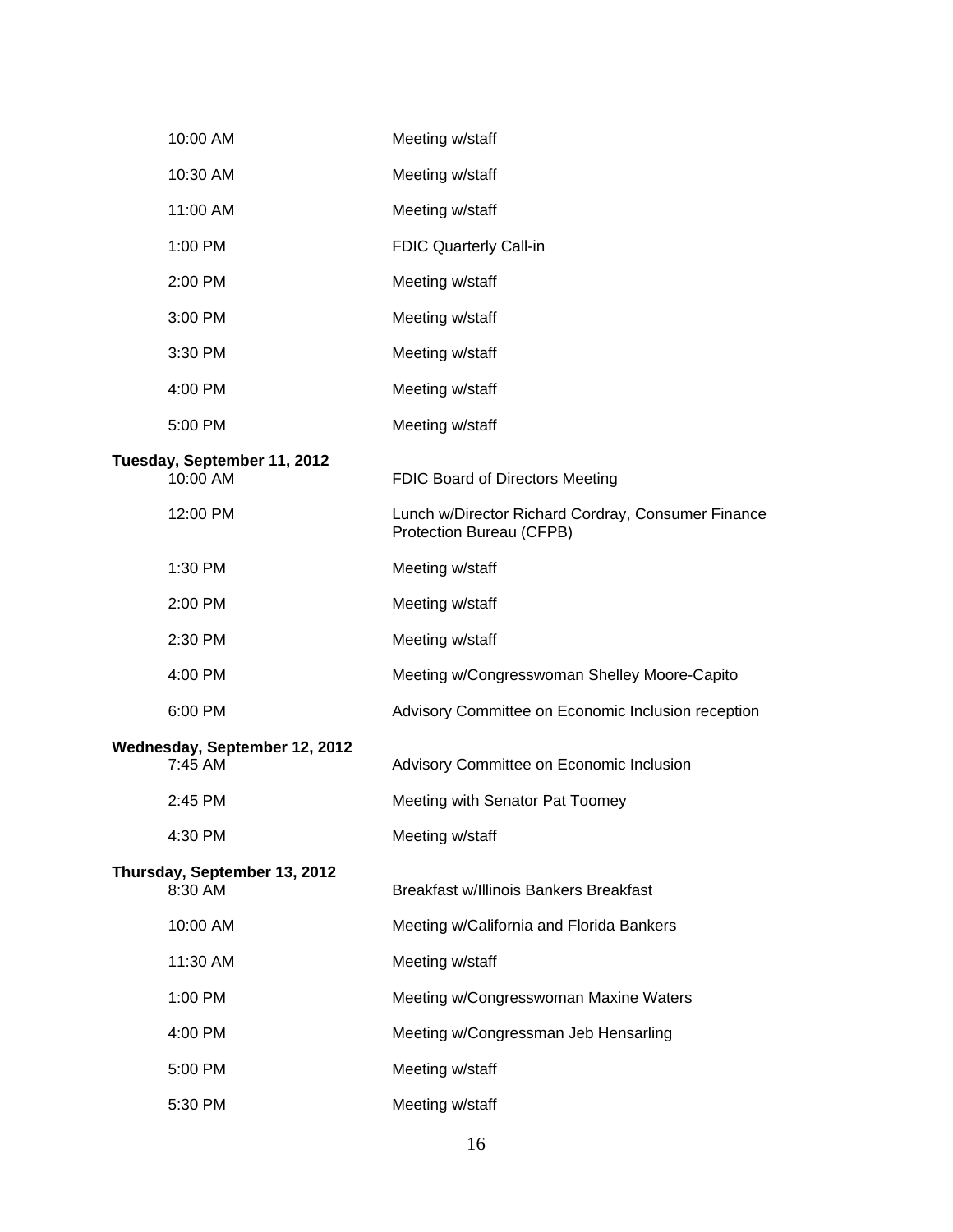| Friday, September 14, 2012<br>8:10 AM   | Remarks: American Banker Regulatory Symposium,<br>Renaissance Hotel, Arlington, VA                    |
|-----------------------------------------|-------------------------------------------------------------------------------------------------------|
| 9:30 AM                                 | Meeting w/staff                                                                                       |
| 10:30 AM                                | Meeting w/staff                                                                                       |
| 11:00 AM                                | Meeting w/staff                                                                                       |
| 12:00 PM                                | Meeting w/staff                                                                                       |
| 2:00 PM                                 | Meeting w/staff                                                                                       |
| 3:30 PM                                 | Meeting w/staff                                                                                       |
| 4:30 PM                                 | Meeting w/staff                                                                                       |
| 5:00 PM                                 | Meeting w/staff                                                                                       |
| Monday, September 17, 2012<br>Holiday   |                                                                                                       |
| Tuesday, September 18, 2012<br>Holiday  |                                                                                                       |
| Wednesday, September 19, 2012<br>9:00AM | Meeting w/staff                                                                                       |
| 10:00 AM                                | Meeting w/staff                                                                                       |
| 11:00 AM                                | Meeting w/staff                                                                                       |
| 11:30 AM                                | Meeting w/staff                                                                                       |
| 1:00 PM                                 | Meeting w/Peter Fisher, Senior Managing Director, Black Rock<br>Fix Income Portfolio Management Group |
| 2:00 PM                                 | Meeting w/staff                                                                                       |
| 3:00 PM                                 | Meeting w/staff                                                                                       |
| 3:30 PM                                 | Meeting w/staff                                                                                       |
| 4:00 PM                                 | Meeting w/staff                                                                                       |
| 4:30 PM                                 | Meeting w/staff                                                                                       |
| 5:00 PM                                 | Meeting w/Jennifer Bruno, Carl Bennett, and Joni Swedlund,<br><b>Deloitte Consulting</b>              |
| 5:30 PM                                 | Meeting w/staff                                                                                       |

## **Thursday, September 20, 2012**

Breakfast w/Sheila Bair, Senior Advisor, Pew Charitable Trust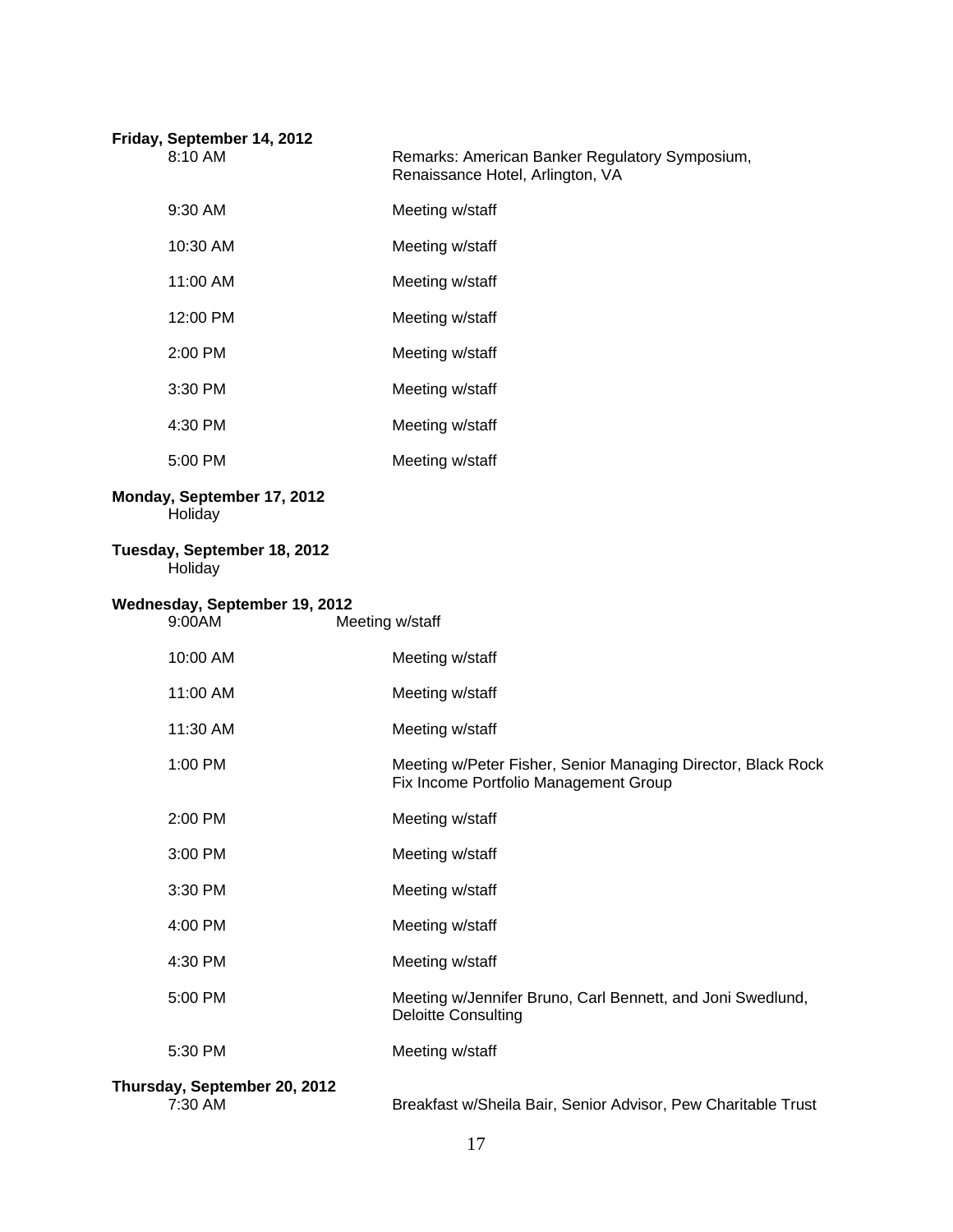| 9:30 AM                                | Meeting w/staff                                                                                                                                                  |
|----------------------------------------|------------------------------------------------------------------------------------------------------------------------------------------------------------------|
| 10:00 AM                               | Meeting w/staff                                                                                                                                                  |
| 11:00 AM                               | Meeting w/staff                                                                                                                                                  |
| 11:30 AM                               | Meeting w/staff                                                                                                                                                  |
| 12:00 PM                               | Lunch w/Western State Bankers                                                                                                                                    |
| 1:15 PM                                | Meeting w/staff                                                                                                                                                  |
| 2:00 PM                                | Meeting w/staff                                                                                                                                                  |
| 2:30 PM                                | Meeting w/staff                                                                                                                                                  |
| 3:00 PM                                | Meeting w/staff                                                                                                                                                  |
| 4:00 PM                                | Meeting w/staff                                                                                                                                                  |
| 5:30 PM                                | Meeting at US Treasury w/Secretary Timothy Geithner;<br>Chairman Bernanke (FRB); Comptroller Curry (OCC); Chairman<br>Shapiro (SEC); and Chairman Gensler (CFTC) |
| Friday, September, 21, 2012<br>9:00 AM | Remarks: Congressional Black Caucus Foundation Banking<br>Issue Forum, Washington Convention Center                                                              |
| 11:00 AM                               | Meeting w/staff                                                                                                                                                  |
| 12:00 PM                               | Meeting w/staff                                                                                                                                                  |
|                                        |                                                                                                                                                                  |
| 12:30 PM                               | Meeting w/staff                                                                                                                                                  |
| 1:30 PM                                | Meeting w/Donald Powell, former FDIC Chairman                                                                                                                    |
| 2:00 PM                                | Meeting w/staff                                                                                                                                                  |
| 2:30 PM                                | Meeting w/staff                                                                                                                                                  |
| 3:00 PM                                | Meeting w/staff                                                                                                                                                  |
| 3:30 PM                                | Meeting w/staff                                                                                                                                                  |
| 4:00 PM                                | Meeting w/staff                                                                                                                                                  |

**Monday, September 24, 2012**  9:00 AMMeeting w/staff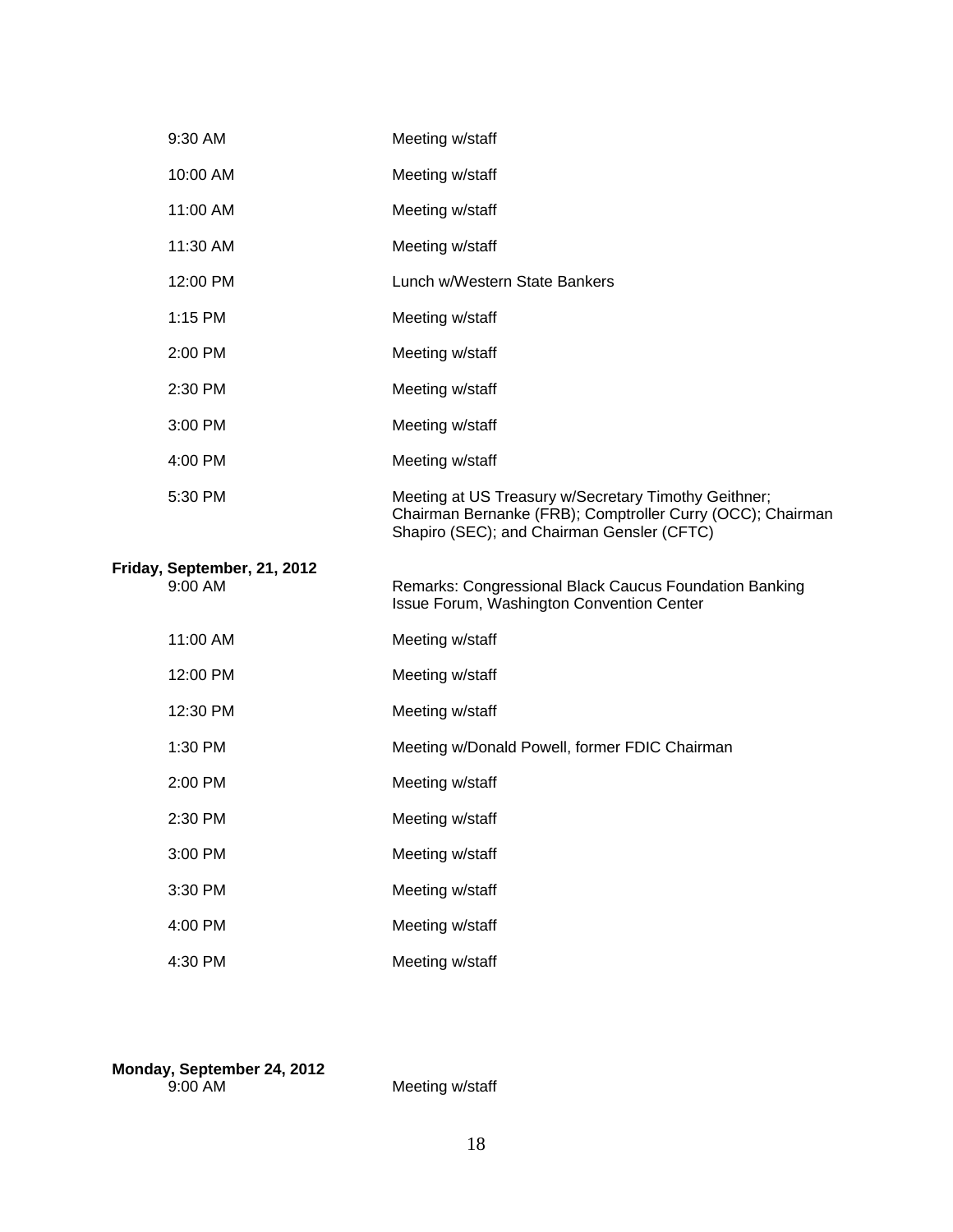|                                                                     | 9:30 AM                                 | Meeting w/staff                                                                                                                                                                                                               |  |
|---------------------------------------------------------------------|-----------------------------------------|-------------------------------------------------------------------------------------------------------------------------------------------------------------------------------------------------------------------------------|--|
|                                                                     | 10:00 AM                                | Meeting w/staff                                                                                                                                                                                                               |  |
|                                                                     | 11:00 AM                                | Meeting w/staff                                                                                                                                                                                                               |  |
|                                                                     | 12:00 PM                                | Meeting w/staff                                                                                                                                                                                                               |  |
|                                                                     | 1:00 PM                                 | Meeting w/Secretary Timothy Geithner<br>U.S. Treasury                                                                                                                                                                         |  |
|                                                                     | 2:00 PM                                 | Meeting w/staff                                                                                                                                                                                                               |  |
|                                                                     | 2:30 PM                                 | Meeting w/staff                                                                                                                                                                                                               |  |
|                                                                     | 3:00 PM                                 | Meeting w/staff                                                                                                                                                                                                               |  |
|                                                                     | 4:00 PM                                 | Meeting w/Ms. Elke Koenig, President, Federal Financial<br>Supervisory Authority, Thomas Schmitz-Lippert, Head of<br>International BaFin, and Juergen Bayer, Financial Counselor to<br>the German Ambassador                  |  |
|                                                                     | 5:00 PM                                 | Meeting w/staff                                                                                                                                                                                                               |  |
|                                                                     | 5:30 PM                                 | Meeting w/staff                                                                                                                                                                                                               |  |
|                                                                     | Tuesday, September 25, 2012<br>9:00 AM  | Meeting w/staff                                                                                                                                                                                                               |  |
|                                                                     |                                         |                                                                                                                                                                                                                               |  |
|                                                                     | 10:00 AM                                | Meeting w/Federal Financial Institutions Examination Council at<br>National Credit Union Administration, Alexandria, VA                                                                                                       |  |
|                                                                     | 12:00 PM                                | Lunch w/Director Richard Cordray, Consumer Financial<br>Protection Bureau, Comptroller Thomas Curry, OCC, Governor<br>Daniel Tarullo, FRB and Chairman Debbie Matz at National<br>Credit Union Administration, Alexandria, VA |  |
|                                                                     | 2:30 PM                                 | Meeting w/staff                                                                                                                                                                                                               |  |
|                                                                     | 3:00 PM                                 | Meeting w/staff                                                                                                                                                                                                               |  |
| Wednesday, September 26, 2012<br>Out of Office (HOLIDAY)<br>All Day |                                         |                                                                                                                                                                                                                               |  |
|                                                                     | Thursday, September 27, 2012<br>8:45 AM | Remarks: FDIC Consumer Research Symposium                                                                                                                                                                                     |  |
|                                                                     | 9:30 AM                                 | Meeting w/staff                                                                                                                                                                                                               |  |
|                                                                     | 11:00 AM                                | Meeting w/staff                                                                                                                                                                                                               |  |
|                                                                     | 12:00 PM                                | Lunch w/Director Thomas Hoenig, FDIC                                                                                                                                                                                          |  |
|                                                                     | 1:00 PM                                 | Meeting w/staff                                                                                                                                                                                                               |  |
|                                                                     |                                         |                                                                                                                                                                                                                               |  |